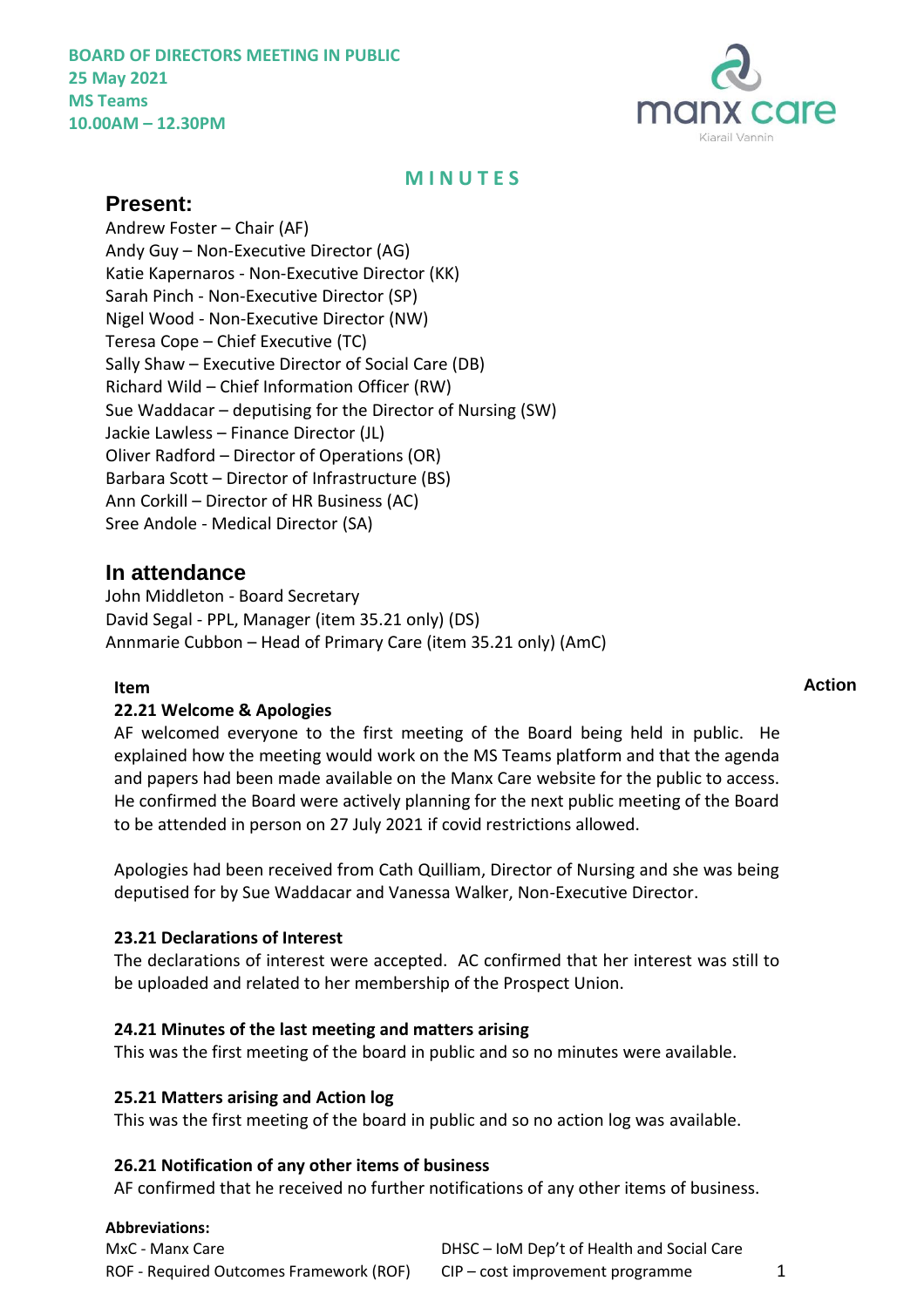# **27.21 Corporate Risk Register and Board Assurance Framework Update**

JM presented Corporate Risk Register (CRR) and Board Assurance Framework (BAF) which had been previously circulated and highlighted the three key principal priorities for MxC, namely, improving patient safety, creating a positive work culture and improving financial health. The risk categorisation allowed for a consistency of risk management across MxC. The BAF was a framework to support the Board in recording its assurance and any gaps in assurance or controls to mitigate risks. JM explained that this was all work in progress, which was being scrutinised by the Audit Committee. TC confirmed that this work was also being cascaded through to the Care Groups who would be reviewing their own area/service risks, and this would be reviewed in regular Performance and Accountability Review meetings with the executives. She expected a baseline position on risk within the Care Groups to be achieved by the end of June.

KK described the discussions at Audit Committee to link the legacy risks from the DHSC with new risks and aligning them to the ROF. AG highlighted that the Audit Committee had asked for the moderating of risks scores to be prioritised to enable consistency of scoring and therefore risk management across the organisation.

# **The Board ENDORSED the work so far on the CRR and BAF and RECOGNISED the work of the Audit Committee in monitoring their progress**

# **28.21 Chair Update**

AF updated the Board on his discussions with Ministers & Elected Members, the DHSC and the Transformation Programme. One outcome of these discussions was the creation of a call centre service able to address questions and complaints, both from members of the public and parliament.

AG clarified the creation of the call centre similar to a Patient Advise and Liaison Service and asked if it would be available to meet a wide range of patients and service users including those who are seldom heard. TC confirmed this was a priority service and work was in hand to ensure a wide range of accessibility. SS welcomed the challenge to ensure the seldom heard or easily ignored were included in the scope of the service. SA added that not only did responses need to be timely but also the learning from complaints and thorough investigation was also important.

# **29.21 CEO Report**

TC presented her update which set out her horizon scan. The key messages were: -

- All services had been fully restored from early May after the end of the circuit break and MxC continues to contribute to exit planning arrangements for the Island
- 17 staff members from Keylle Daree had formally transferred across to MxC on 1st May 2021 from the Department of Education, Sport and Culture (DESC)
- Actions to respond to the increased waiting times for 2 week wait breast appointments with additional clinics providing 20 additional clinic slots per month.
- Excellent feedback had been received for International Day of the Midwife and International Nurses Day campaigns.
- Executive visibility continued to be a focus for MxC with several visits to services taking place during May.
- Following a competitive interview process in early May, Anne Corkill had been appointed to the role of Director of HR Business, which incorporates the role of Director of HR for MxC. The appointment was for a period of 12 months during

#### **Abbreviations:**

MxC - Manx Care **DHSC – IoM Dep't of Health and Social Care** ROF - Required Outcomes Framework (ROF) CIP – cost improvement programme 2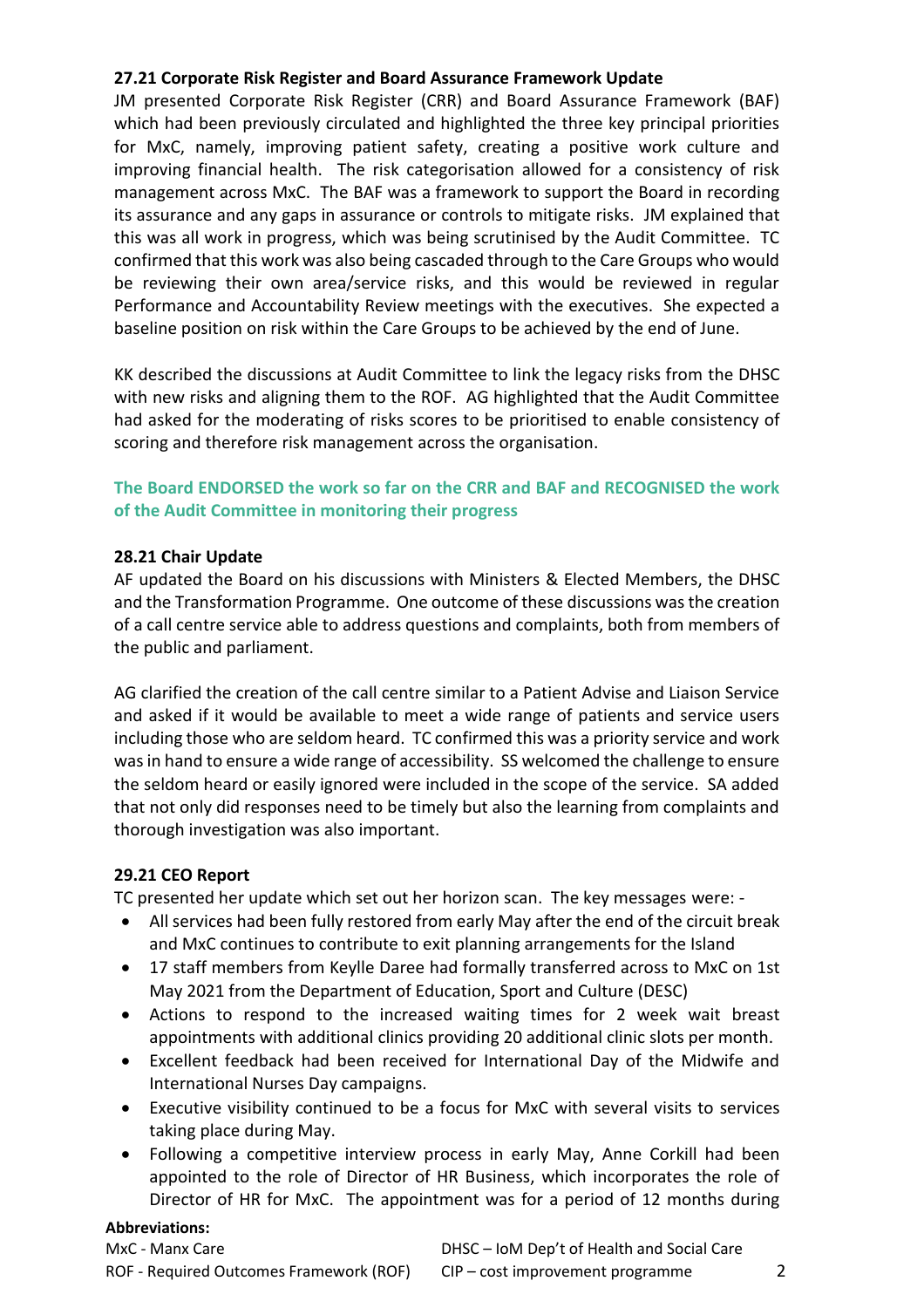which the role of HR Business will be further developed with the MxC Chief Executive inputting into this piece of work.

AG asked about whether the transfer from Keylle Daree had been completed with full budget transfer and whether the move would support the training needs for MxC. TC confirmed that the transfer was fully funded and that discussions were underway to ensure alignment of training with the needs of MxC.

SP wanted to highlight and commend the number of visits which TC and the team had undertaken and the ongoing commitment to visibility. The Board was looking to supporting that approach when they were able to travel to the island in July.

## **The Board CONSIDERED AND ACCEPTED the CEO Report.**

## **30.21 Report from Committee Chairs**

#### *Quality, Safety & Engagement (QSE) Committee*

AF presented the report in VW's absence. There were 4 substantive issues, namely robust and validated data, risk management processes, improvement to the quality report and improvements required following the Falls Report of 2018 and resulting action plan.

## *People Committee*

SP confirmed that People Committee had also raised the issue of data as well. In addition, the Committee had received a staff story which it would do on a regular basis. The main issue for escalation related to the insufficient resources for communications and the associated risk to a positive working culture as this was a key element. The Committee had also thanked Clare Conie for her work as Director of HR Business in the establishment of MxC.

#### *Finance, Performance & Commissioning (FPC) Committee*

NW described a similar approach and highlighted the four key messages relating to the Integrated Performance Report (IPR), the alignment of risk management processes, clarity on the financial baseline and compliance on supplier contracts.

#### *Digital & Informatics (D&I) Committee*

The Committee had been cancelled and items deferred to the June meeting.

#### *Audit Committee*

The Audit Committee had met the preceding day so there was no formal written report. AG confirmed that it had been a useful and open debate about the role of the Committee, in particular its work with the Internal Audit function and oversight of the risk management processes.

**The Board CONSIDERED AND ACCEPTED the Committee Chairs' reports and recognised the risks identified.**

#### **31.21 Integrated performance report**

TC introduced the IPR for March 2020 as work in progress and reiterated the concerns around data completeness and quality. It was important to triangulate across the key performance indicators and understand the interdependencies. In the meantime, the visibility of visiting services was an important part of the triangulation process. TC asked

#### **Abbreviations:**

MxC - Manx Care **DHSC – IoM Dep't of Health and Social Care** ROF - Required Outcomes Framework (ROF) CIP – cost improvement programme 3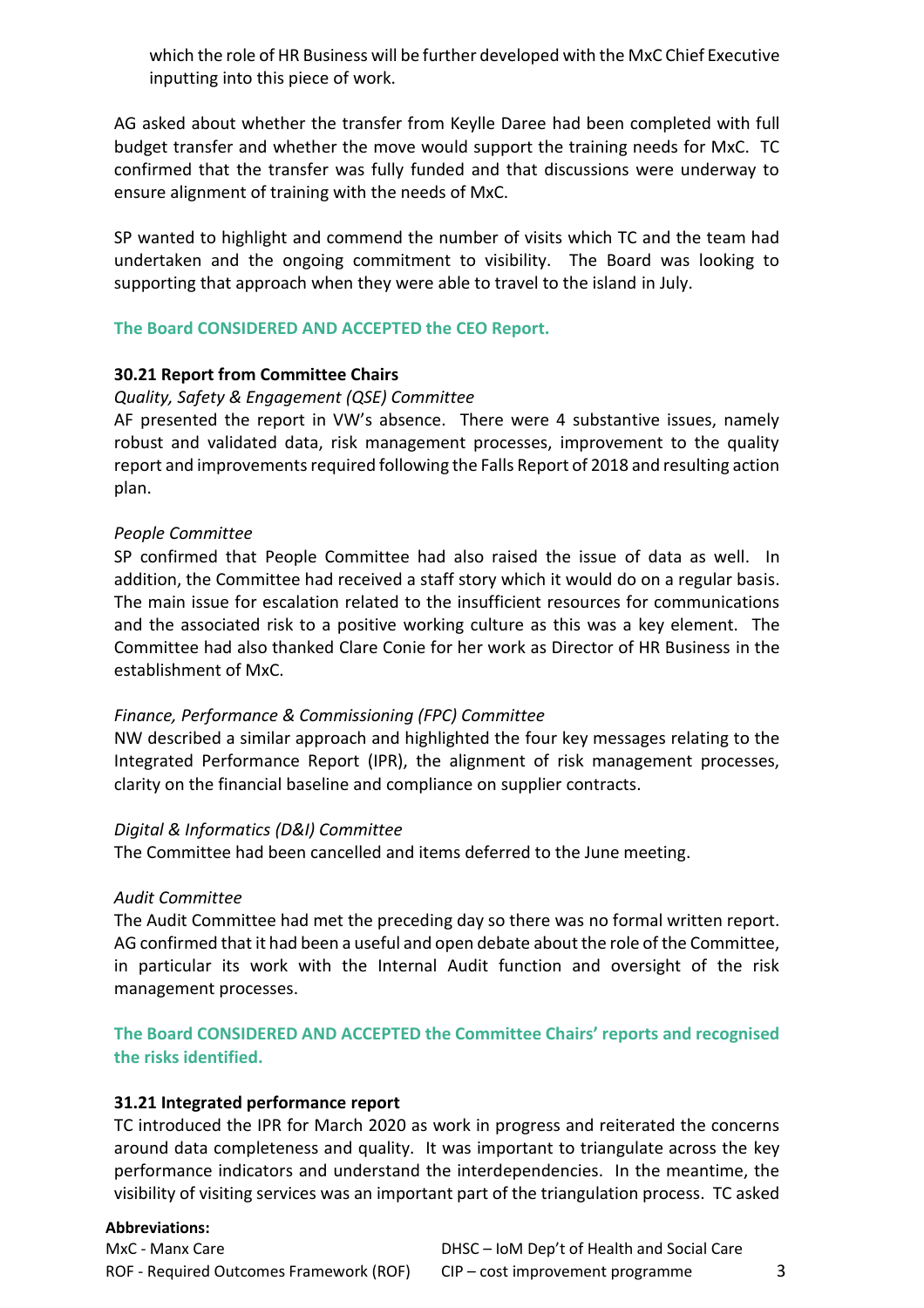that the performance be seen in the light of the Covid circuit break with several services being stepped down.

TC highlighted performance issues arising in urgent and emergency care, planned care, cancer care, diagnostic services, primary care and community services, mental health services, and social care. In terms of Care Quality there had been no MRSA Bacteraemia infections in March and 1 case of Clostridium Difficile. An Root Cause Analysis had been completed on the case by the Infection Prevention and Control team and lessons learned distributed for action. There had been 1 serious incident declared in March which was currently being investigated.

KK asked if it would be possible to see a year's data for the theatre utilisation and for clarity on the denominator for the calculation. TC confirmed that the maximum number of theatre sessions available is 42 per week. TC acknowledged that this needed further work as to include factors such as anaesthetic and surgeon availability and maintenance down time. AF acknowledged that Covid had impacted in utilisation as the gaps between sessions had to be longer.

JL explained that the IPR did not yet include the financial data. This was due to the accounts being set out in the old DHSC structure as opposed to the new MxC Care Groups. This would be rectified from April onwards.

AG was concerned about the poor provision and performance in dentistry services and asked what remedial plans were in place. AF confirmed the waiting lists have increased due to Covid restrictions and the challenge is to reduce the waiting lists. TC acknowledged the difficulty of recruiting and recognised that a deep dive may be helpful. More information on the issues would be available after the Care Group's Performance and Accountability Review. OR clarified that the report covered NHS funded dentistry activity.

**The Board ACCEPTED the Integrated Performance dashboard and recognised the concerns raised.**

#### **COMFORT BREAK**

# **32.21 Service user/staff story.**

AF explained that the Board wanted to balance out its reports and focus on data with a patient/service user/staff story, this supported the Board's decision-making.

SA described how 1m patients have missed a cancer screening opportunity which impacted on the best possible outcome for patients. This month's patient history was a a 73 year female patient with a breast cancer symptoms. The diagnostic confirmed a non-cancerous growth. Three years later she was referred again with similar symptoms and this time a mastectomy was required to remove the tumour as well as radiotherapy. She was currently recovering and doing well. SA highlighted how the diagnostic aspect of the treatment was vital and described improvements around electronic records commencing in July 2021. The multi-disciplinary approach including the diagnostic service was essential. As a result of this patient's experience, a further 1,220 patients were recalled for further diagnostics.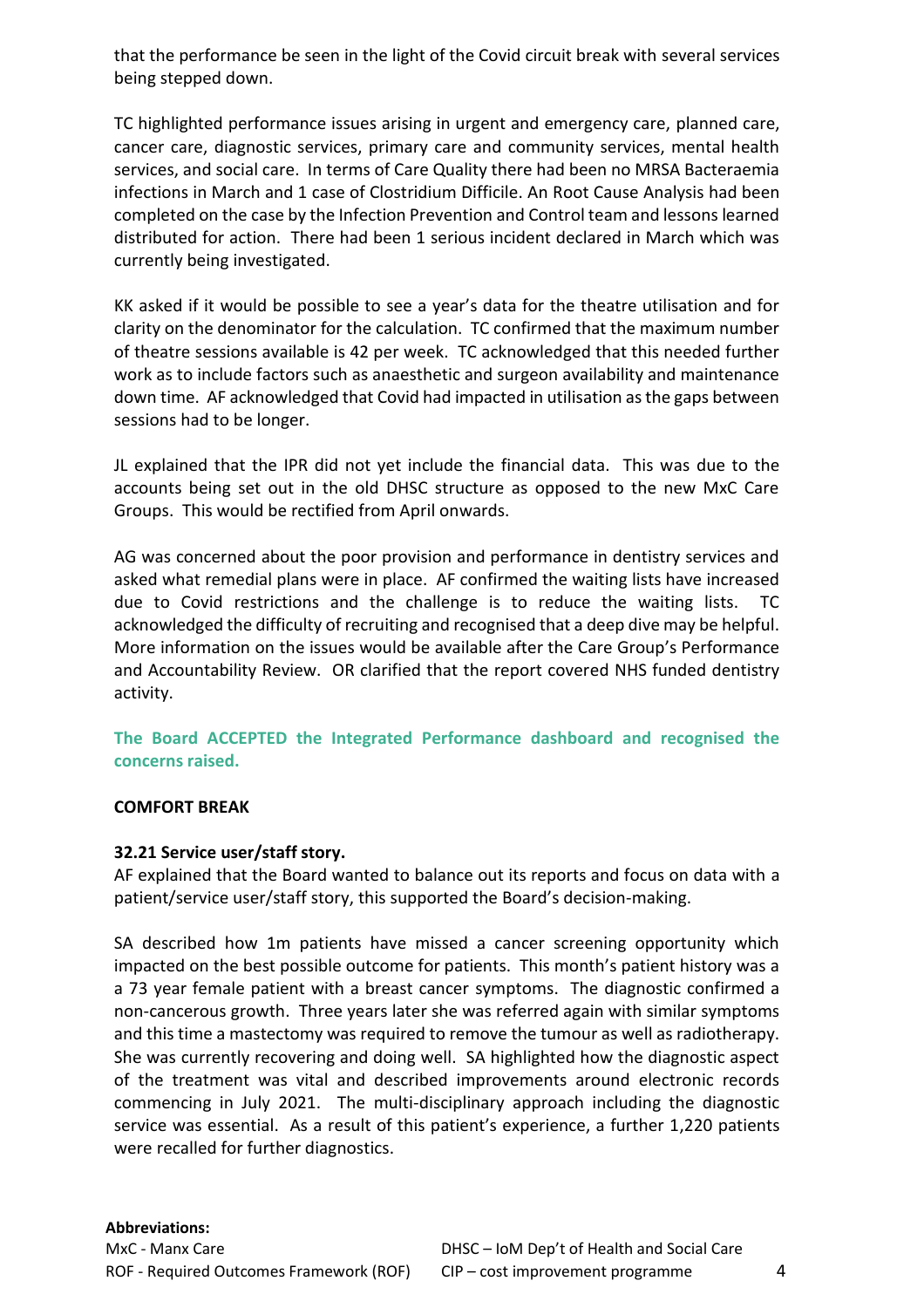AF queried whether the cancer could have been caught earlier for this patient and SA confirmed that radiology had been misinterpreted but very difficult to ascertain whether it was the same tumour. TC explained the strengthening relationships with the QA programme, and this would raise standards as well. Clatterbridge at Nobles was also an important part of the improvement journey. TC also explained that delayed presentations of cancer were increasing as a direct impact of the Covid restrictions, and the pathways were being reviewed to ensure that there is sufficient capacity to sustainably deliver the 28-day standard.

KK asked if there had been any consideration given to the use of Artificial Intelligence (AI) for the reading of diagnostics. TC agreed that this was an important development, and this had been discussed with local charitable partners to look at potential solutions.

# **The Board THANKED the Medical Director for sharing the patient history**

**33.21 Ratification of Exemption Request MxC portal - Theatre Utilisation Project** JM explained that the Board had previously unanimously agreed in writing to an exemption request in respect of the Theatre Utilisation Project.

# **The Board RATIFIED the exemption request in respect of the Theatre Utilisation Project**

# **34.21 Theatres Update**

TC outlined a previous report and its findings around safety culture and theatre safety. In discussion with the DHSC it had been agreed to reengage the consultant advisors to look at the optimum safety and correct team culture and secondly to focus on optimal theatre efficiency. Work had started on 24<sup>th</sup> April 2021 with a weekly update to the exec team and a monthly update to the Board.

KK asked how this work would align to the ROF. TC confirmed this related to the patient safety metrics such as the completion of World Health Organisation checklist. It also linked with cancellation rates in theatres and work should reduce waiting times and deliver the elective plan and contribute to the CIP programme.

AF asked when the next update was due. TC confirmed it would be monthly updates for the next two months.

# **The Board ACCEPTED the assurance provided by the CEO's report**.

# **35.21 IoM Primary Care at Scale Strategy**

AF introduced David Segal as the guest presenter for this item. The report introduced the baseline Primary Care at Scale strategy which had been co-designed as part of the work of the Primary Care at Scale project. The Primary Care at Scale project was primarily responsible for the delivery of Recommendation 15 of Sir Jonathan Michaels report.

The Primary Care at Scale Strategy was a holistic resident centred approach to redesigning the Primary Care system to deliver better outcomes for residents, staff and the health and care system. As the document was a 'living document' the Board was not required to decide on the strategy, but the paper was an invitation for comments and asked the board for an approval in principle of the strategy as a baseline.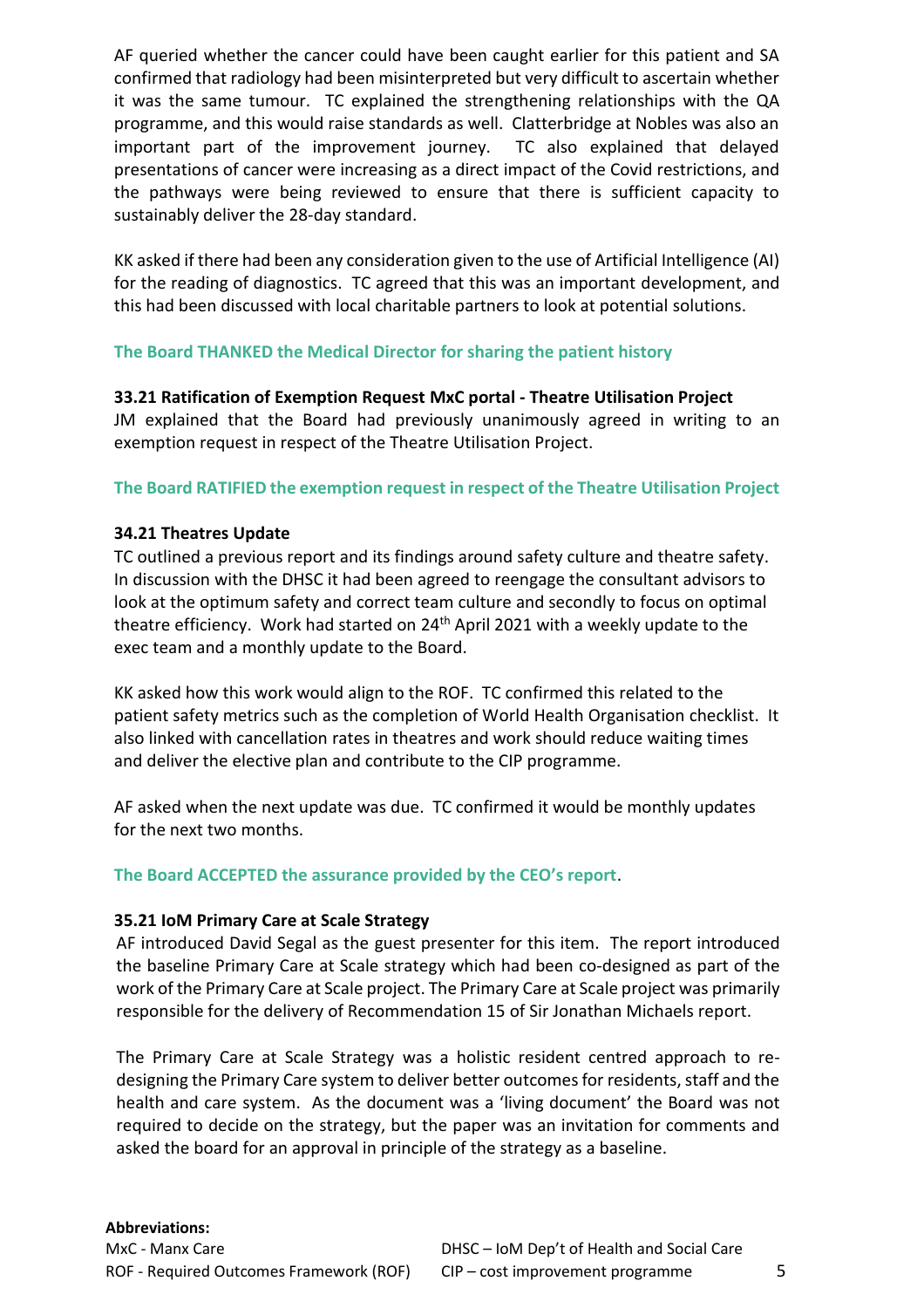AF asked how the patients would experience the difference because of the strategy. DS described a population health management approach which would allow services to change more dynamically to meet patient's needs. One practical example would be delivering care closer to home including pharmacy, physiotherapy, mental health services etc.

AG asked for more information on population health management and DS confirmed that this was using evidence-based approach to understand the needs of the population and plan services accordingly. It identified those people at the lower tier of the care pyramid who would achieve better health outcomes by managing their own health needs independently whilst allowing other people who were more dependent on care to receive the treatment and support, they needed.

AG asked whether the equality and diversity impact had been considered. DS confirmed inclusion was an important as well as equity of outcomes and equality of access. When the actual action plan had been worked up there would be full equality and diversity impact assessments worked up.

TC confirmed that MxC would continue to work to co-produce the strategy and would like to see a clear link with locality base hubs, with pharmacy services and with the voluntary sector in the next iteration. TC thanked DS and AmC for all their hard work on the strategy so far.

**The Board APPROVED IN PRINCIPLE the Primary Care at Scale strategy as a baseline.**

## **36.21 Workforce and Culture Update**

AC presented her report which outlined the final draft of the Workforce & Culture Development Programme year 1 detailed plan and years 2-5 high level plan. It had been issued to both the Health & Care Transformation Programme and the People Committee for review and sign off. The latest summary report for this project had also been attached and this provided details of task tracking, risks, mitigations and current overall project status. The People Committee received this summary report monthly as part of the programme governance. It was important to acknowledge that this plan would be flexed to some degree during the fact-finding stages of the project in order for priorities to be reset based on the needs of the organisation; in agreement with Executive Management Committee, the People Committee and the Board.

SS described how the programme was working through Social Care. The feedback was very positive, and the word 'hope' was prevalent, hope that the poor culture was being recognised and there was commitment to change things. TC outlined her commitment to the *Let us Listen* events and to corporate induction.

**The Board ACCEPTED the Workforce and Culture Update.**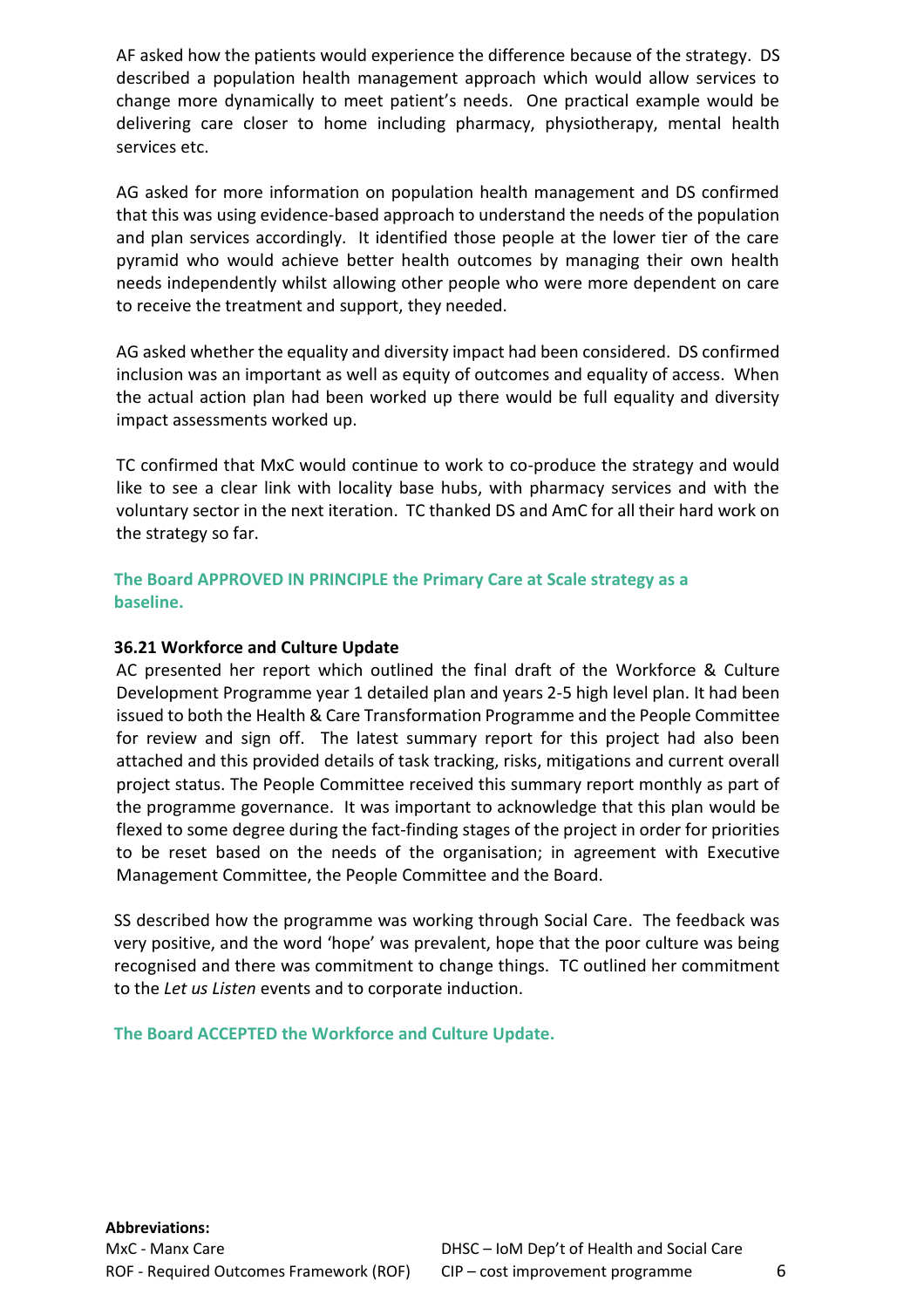# **37.21 Opening forecast position**

JL presented the paper which had been circulated setting out the initial forecast position for MxC. The current forecast position for Year 1 was a small year-end surplus of approx. £11k. Several factors contributed to this position:

# **Achievement of CIP Savings**

Given the potential risk around achieving CIP targets in year 1 it had been assumed that £1m in savings would be achieved with the remaining £1.7m set against the contingency fund.

# **Forecast unavoidable funding pressures**

As mentioned previously, MxC initially identified potential funding pressures of £10.4m that could not be met from within the funding envelope. The Business Case Review Group had been reviewing these funding pressures to prioritise and identify potential mitigations in Year 1 for those costs. £3.6m of these pressures comprised of Committed, unavoidable spend - either because it had already been committed or was a legislative or statutory compliance requirement. The work was not yet complete but, so far, £2m of mitigations have been identified. This would bring the total essential funding requirement in Year 1 down to £1.6m, which had been included in the forecast position.

A further £2.4m of Uncommitted spend remained which is yet to be reviewed for mitigation. These represented investments that MxC may wish to make subject to sufficient funds being available.

Additionally, there is £4.5m of further spend that is unlikely to be supported. This includes £3.7m National Institute for Health and Care Excellence Technology Appraisal funding which had been refused during the budget process, but the DHSC were resubmitting this to Treasury.

# **Potential baseline overspend based on month 1 actuals**

Further analysis of baseline costs was ongoing, however, for prudence, it had been assumed that the month 1 overspend of £118k would persist throughout the year, generating a cost pressure of £1.4m. An additional £400k had been allowed to cover the cost of a small number of high-cost patients. The potential to fund these costs through Treasury contingency funds would be investigated.

# **Potential baseline mitigations**

Savings of £300k had been identified in-year resulting from delays to recruiting to various Transformation workstreams. However, the full cost of these appointments would need to be borne in subsequent years. Further analysis would be ongoing to identify other potential savings to mitigate against overspends

AF confirmed that this had been reviewed thoroughly at the FPC Committee and asked to move on to the next item. There were no further questions from board members.

# **The Board ACCEPTED the report on the opening forecast position**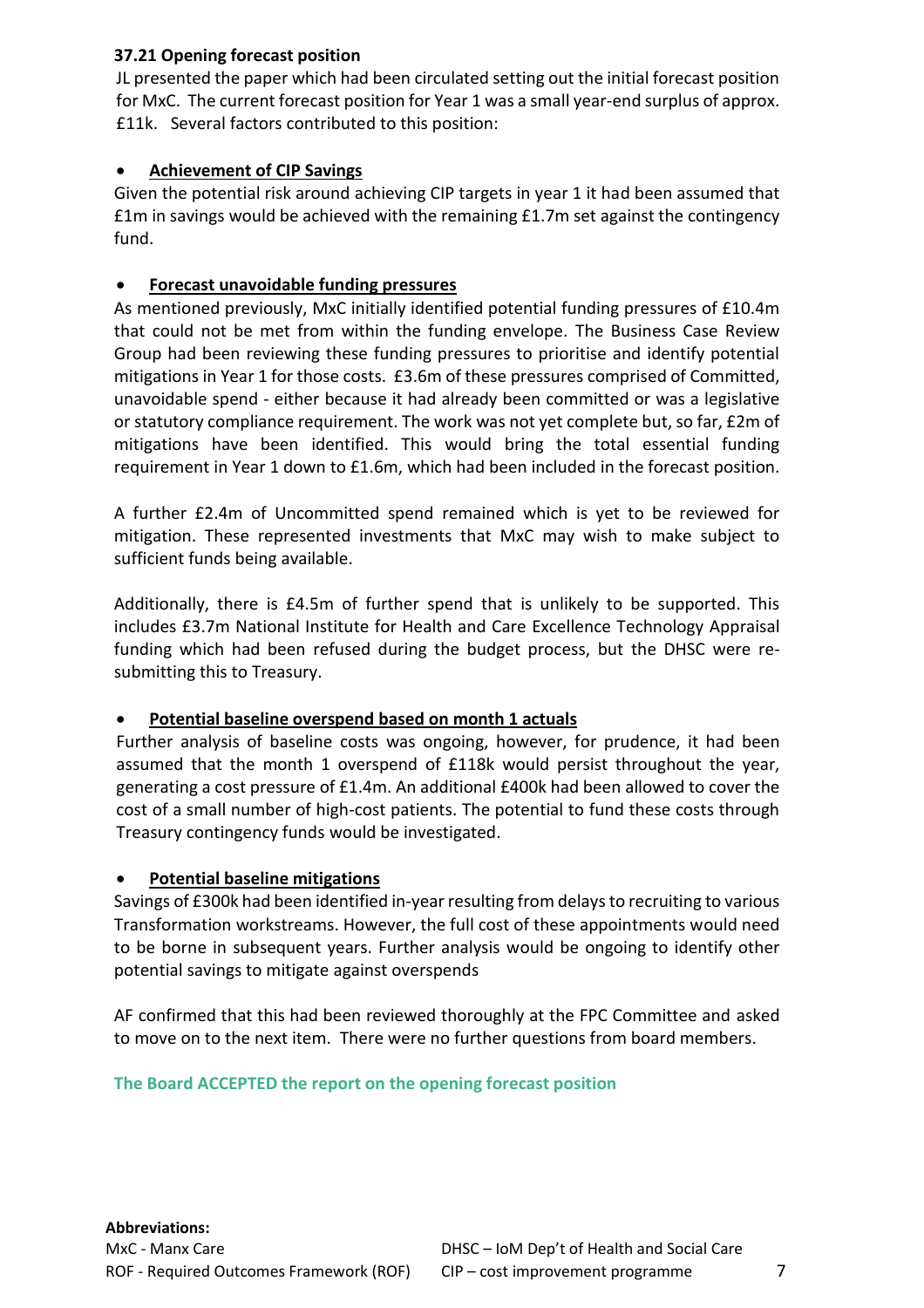# **38.21 CIP governance approach**

JL reported that the CIP Programme work continued to progress. The team had identified the Long List of opportunities and had identified 6 key areas of focus and were in the process of carrying out Deep Dive sessions for each of those areas, namely:

- **Workforce**
- Procurement
- Elective care
- Emergency Ambulatory Care & Mental Health
- Primary Care
- Secondary Care Medicines

The purpose of these sessions was to review the proposed CIP plans, define the likely savings, agree timescales and identify risks or barriers to achievement. The outcome of these discussions would inform the development of targeted action plans for implementation.

The target CIP saving for Year 1 is £2.7m, which would be a challenge so efforts were focussed on 'quick wins' that would release cash quickly. These were likely to be predominantly reducing spend on medicines and procurement. However, much of the work would be directed at laying the groundwork for further savings in future years.

The approach and governance structure for the CIP programme set out in this report had been considered at the FPC Committee on 17th May 2021. The Committee had agreed in principle with the approach being made and recommended that the CIP Programme Board considered a name for the programme which focussed more on quality improvement and transformation than costs.

# **The Board ACCEPTED the report on the CIP governance approach**

# **39.21 Any Other Business**

Members confirmed that there was no further business to consider.

# **40.21 Questions from the public**

AF introduced the first question from the public which due to the virtual nature of the meeting had been submitted in writing in advance of the meeting.

# *What has the executive team achieved since it came into being on 1st April 2021.*

*TC explained that whilst the papers at the board meeting set out the activity of the last few months, she would identify the filling of all of the senior appointments, along with the new structure for all of the Care Groups with their associated triumvirate leadership arrangements as really important. In addition, ward to service line governance structures were now in place and report up to Board Committees and through to the Board. She was pleased that four Care Groups have had their Performance and Accountability Review meetings and that the theatres utilisation project was underway.*

*What have the consultants done by way of tele-medicine during Covid?*